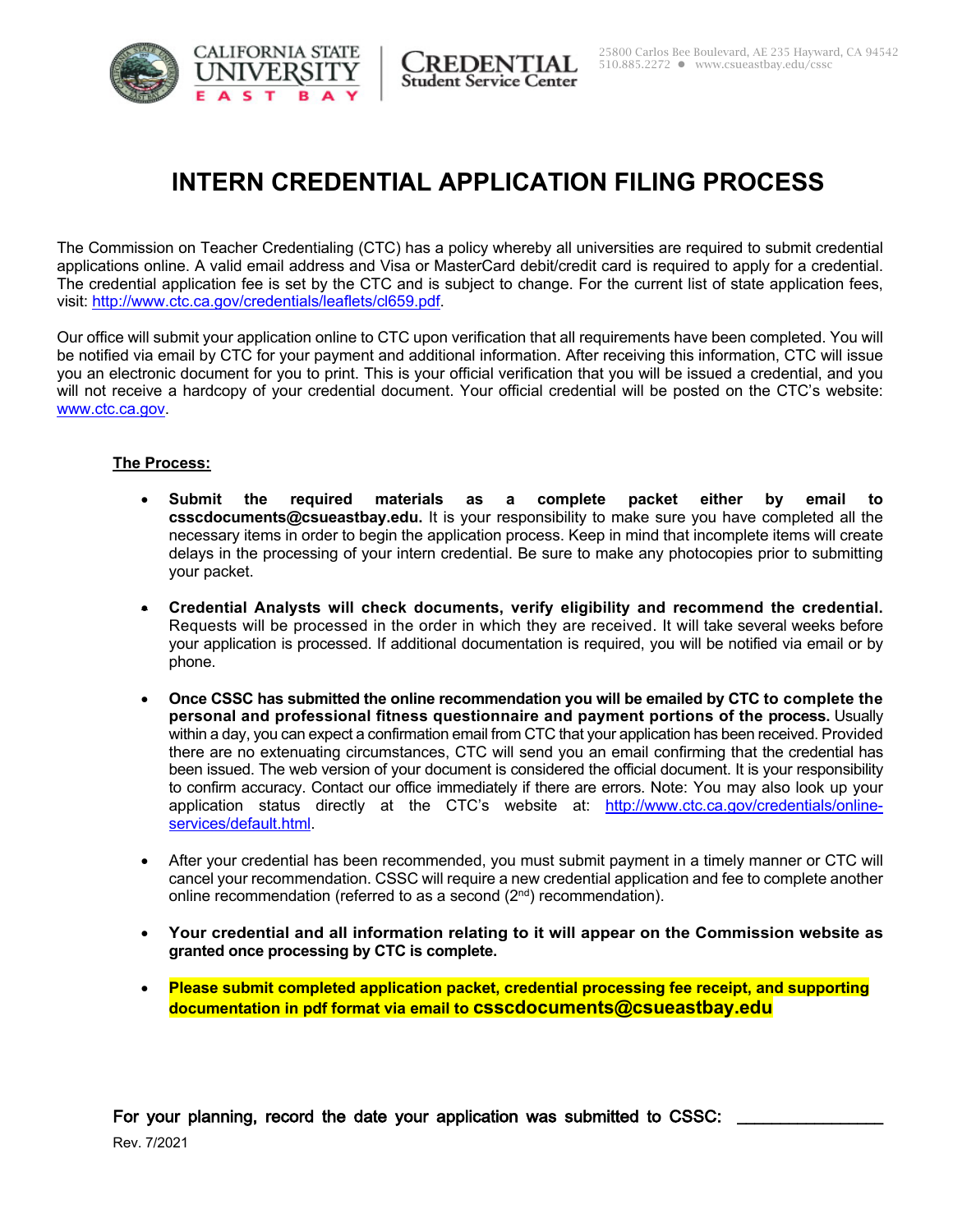## **Requirements for All Programs:**

Submit the items below, if you have not already done so:

- $\Box$  Bachelor's degree
- $\Box$  Current enrollment in program
- $\Box$  District contract or offer of employment with start date
- $\Box$  Department approval (see program coordinator)
- $\Box$  Fingerprint Clearance Printout from CTC (www.ctc.ca.gov) that shows All Documents held including the 'Document Number, Title, Issue Date, and Expiration Date'.
- $\Box$  Current negative T.B. test; test results are valid for 3 years
- □ Completed CSUEB Intern Credential Application
- $\Box$  Credential Processing Receipt of \$25.00 for each credential document type. **CashNet https://commerce.cashnet.com/CRDNTL** (be sure to save and attach a copy of your receipt with your application)
- $\Box$  Valid email address that accepts correspondence from CSU East Bay and the Commission on **Teacher Credentialing**

### For Multiple Subject, Single Subject and Education Specialist

- $\Box$  \*Verification of the Basic Skills Requirement (BSR), i.e., CBEST is a common way to meet the **BSR**
- □ \*Subject Matter Competency
- $\Box$  U.S. Constitution

\*2021-2022 will be required for preliminary teaching credential

## For Administrative Service, School Counseling and School Psychology

 $\Box$  \*Verification of the Basic Skills Requirement (BSR), i.e., CBEST is a common way to meet the **BSR** 

### **Change of Employment Restriction on Internship**

- $\Box$  District contract or offer of employment
- Department approval  $\Box$
- $\Box$  Applicable application and fees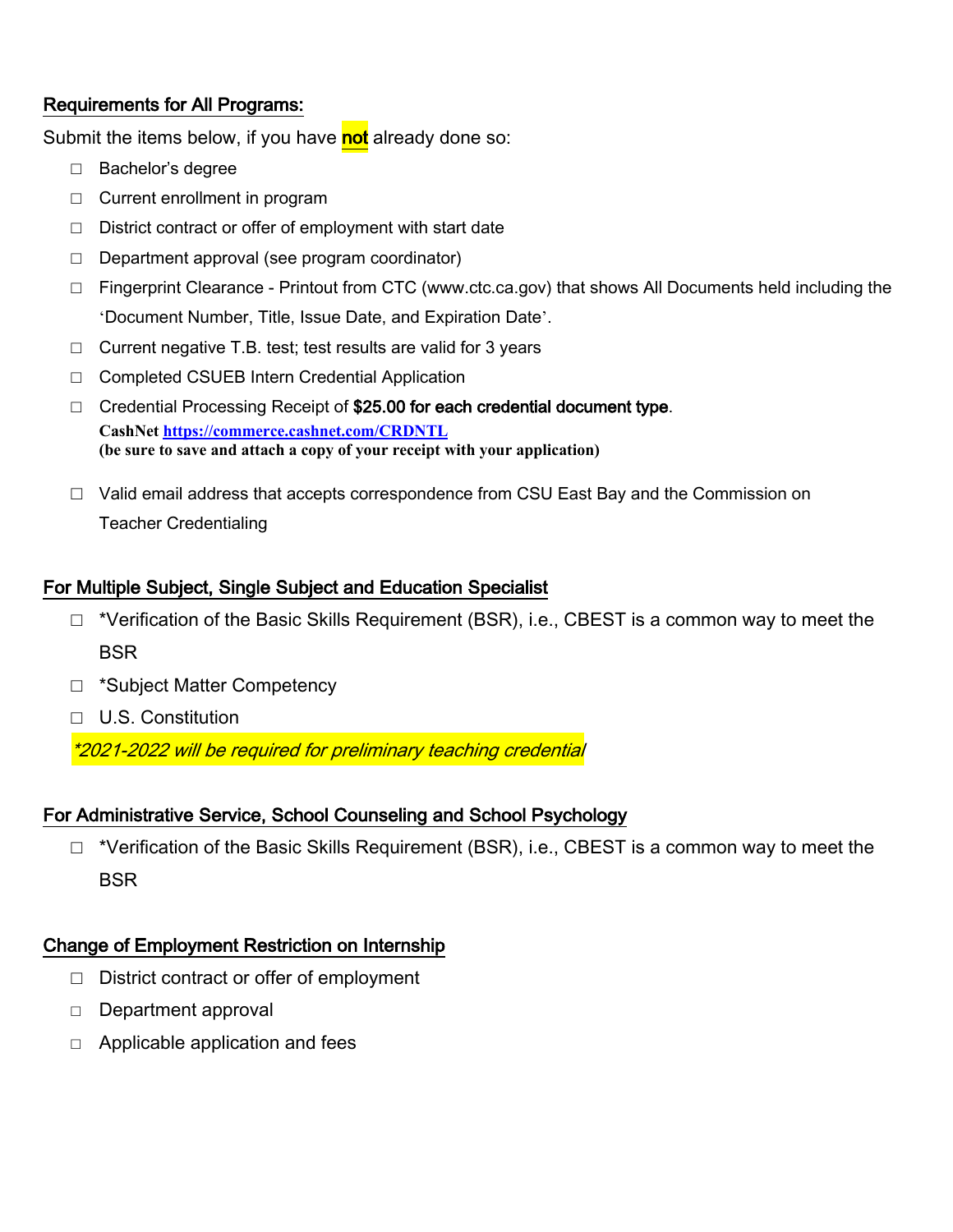## **CSUEB Credential Student Service Center INTERN CREDENTIAL APPLICATION**

#### Please submit completed application packet, credential processing fee receipt, and supporting documentation in pdf format via email to csscdocuments@csueastbay.edu

| Name: ____________________                                       |                                        |                                                                                     |        |  |  |
|------------------------------------------------------------------|----------------------------------------|-------------------------------------------------------------------------------------|--------|--|--|
|                                                                  | Last                                   | First                                                                               | Middle |  |  |
|                                                                  | Contact Phone: (Casselland Phone 2014) | Other name in University records<br><u>Discussions</u><br>(if different than above) |        |  |  |
| Net $ID#$ : $\qquad \qquad$                                      |                                        |                                                                                     |        |  |  |
| Email Address:                                                   |                                        |                                                                                     |        |  |  |
| If applicable, indicate: - (dash) or _ (underscore)--circle one. |                                        |                                                                                     |        |  |  |
| <b>PAYMENT REQUIRED TO CTC WITHIN 90 DAYS OF RECOMMENDATION</b>  |                                        |                                                                                     |        |  |  |

#### Please check the type of Credential and term you are applying for:

| <b>Types of Authorizations (required)</b>               | <b>Terms of Authorizations (required)</b> |                                                  |
|---------------------------------------------------------|-------------------------------------------|--------------------------------------------------|
| Multiple Subject<br>П                                   | $\Box$ Internship                         | SPACE BELOW IS FOR OFFICE USE ONLY               |
| Single Subject<br>□                                     |                                           | 2 <sup>nd</sup> Recommendation Request<br>$\Box$ |
| Subject:                                                |                                           |                                                  |
| Check if by exam (CSET)<br>$\Box$                       |                                           |                                                  |
| <b>Education Specialist</b><br>$\Box$                   |                                           |                                                  |
| $\Box$ M/M $\Box$ M/S                                   |                                           |                                                  |
| □ Pupil Personnel Services:<br><b>School Counseling</b> |                                           |                                                  |
| □ Pupil Personnel Services:<br>School Psychology        |                                           |                                                  |
| <b>Administrative Services</b><br>П                     |                                           |                                                  |
|                                                         |                                           |                                                  |

I authorize CSU East Bay to release information concerning my credential application to appropriate inquiring school districts and offices and to forward my credential application and supporting materials to the Commission on Teacher Credentialing for issuance of the credential I have requested.

Signature

Date

Please submit completed application packet, credential processing fee receipt, and supporting documentation in pdf format via email to csscdocuments@csueastbay.edu